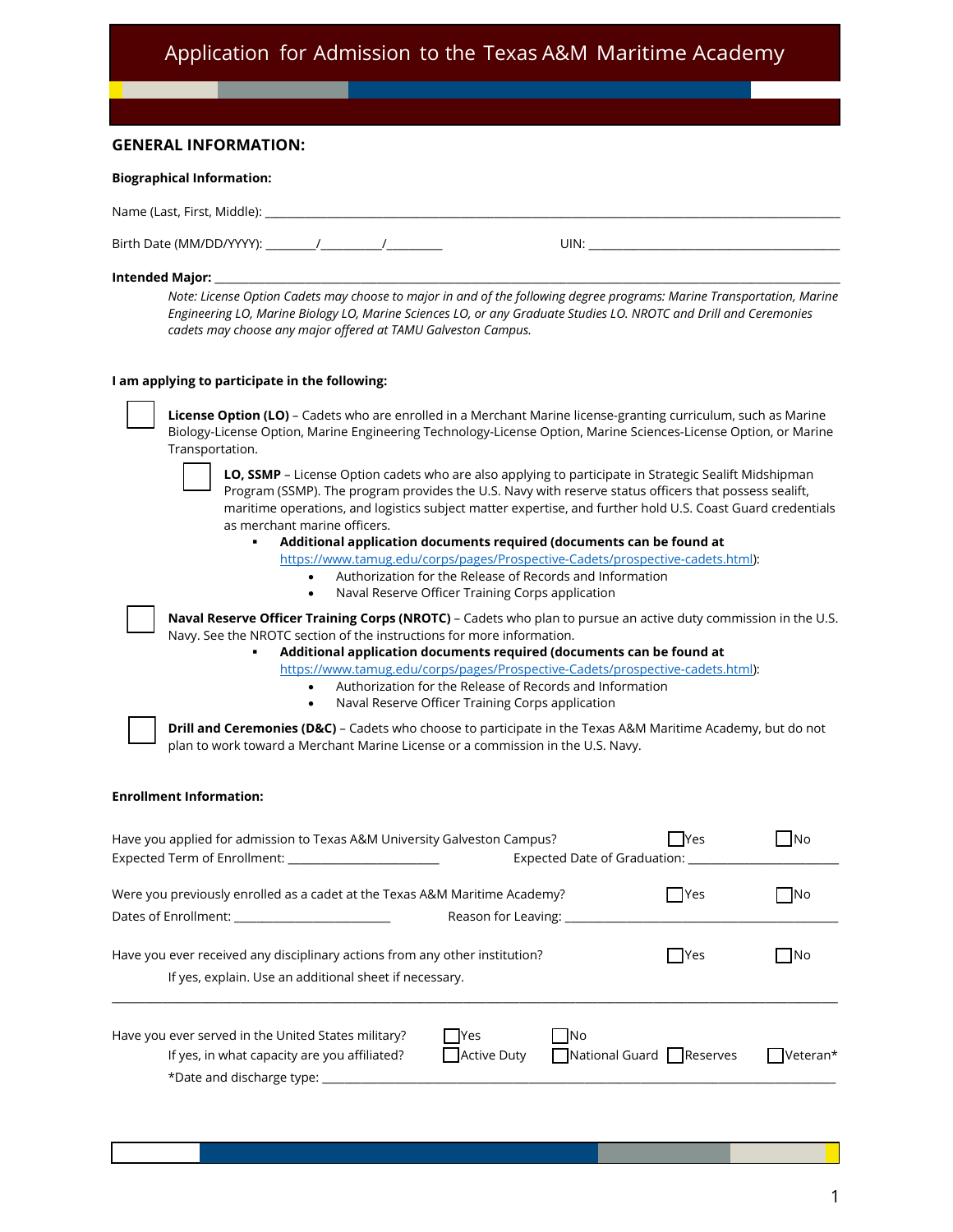| <b>Criminal Record:</b>                                                                                                                                         |                                                                                                                                    |                   |                 |  |  |
|-----------------------------------------------------------------------------------------------------------------------------------------------------------------|------------------------------------------------------------------------------------------------------------------------------------|-------------------|-----------------|--|--|
| 1. Have you ever been arrested, indicted, or convicted of any violation of civil or military law?<br>  Yes                                                      |                                                                                                                                    |                   | $\neg$ No       |  |  |
| 2. Have you ever been convicted under the narcotic drug laws of the United States, the District of Columbia, or any state or<br>territory of the United States? |                                                                                                                                    |                   | <b>No</b>       |  |  |
| 3. Have you ever been convicted of driving under the influence of alcohol?<br>Was it considered a felony?                                                       |                                                                                                                                    | <b>Yes</b><br>Yes | <b>No</b><br>No |  |  |
|                                                                                                                                                                 | If you answered "Yes" to any of the above, please provide the particulars in the corresponding space below.                        |                   |                 |  |  |
| 1.                                                                                                                                                              | Violation of civil or military law particulars:                                                                                    |                   |                 |  |  |
|                                                                                                                                                                 |                                                                                                                                    |                   |                 |  |  |
| 2.                                                                                                                                                              | Conviction of narcotic drug laws particulars:                                                                                      |                   |                 |  |  |
|                                                                                                                                                                 |                                                                                                                                    |                   |                 |  |  |
| 3.                                                                                                                                                              | Driving under the influence particulars:                                                                                           |                   |                 |  |  |
|                                                                                                                                                                 |                                                                                                                                    |                   | Date: Date:     |  |  |
| CITIZENSHIP                                                                                                                                                     |                                                                                                                                    |                   |                 |  |  |
|                                                                                                                                                                 | Are you a U.S. citizen?<br>  Yes No<br>If you are a Naturalized Citizen, attach a certified copy of Certificate of Naturalization. |                   |                 |  |  |
|                                                                                                                                                                 | Are you a Resident Alien?                                                                                                          |                   |                 |  |  |
|                                                                                                                                                                 | Are you planning to apply for U.S. citizenship? ■ Yes ■ No                                                                         |                   |                 |  |  |

## **Letter of Accreditation for Non-U.S. Citizens.**

Federal statue (46 U.S. Code 7102) prohibits the issuance of an MMC with an Officer Endorsement, including STCW endorsements, to any non-United States citizen. A graduate of a Maritime Academy who is not a U.S. citizen is provided a Letter of Accreditation from the Coast Guard in lieu of an MMC. This letter is provided as proof that a cadet completed a Coast Guard approved Maritime Academy program for Third Mate or Third Assistant Engineer, including successful completion of the USCG examination. The letter will be sent to the academy for delivery to the student.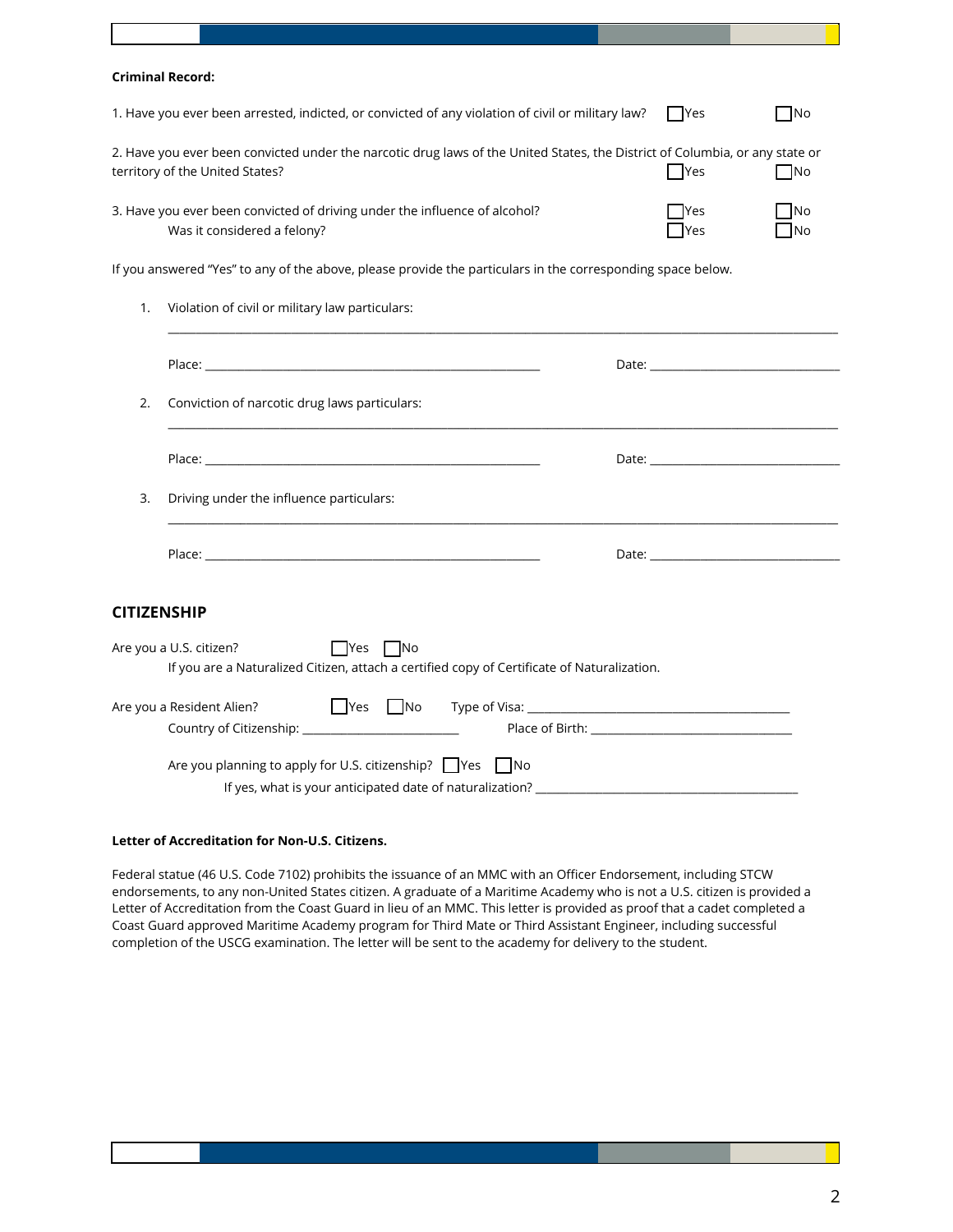## **APPLICANTS TRANSFERRING FROM OTHER MARITIME OR SERVICE COLLEGES**

Students seeking admission into the Texas A&M Maritime Academy who have attended another maritime/service academy or college must attach a letter to the Office of the Commandant from the Superintendent of the other college or academy verifying the student's eligibility to return to that academy or college.

| Maritime/service academy or college attended:<br>Dates of Enrollment: Note that the property of the property of the property of the property of the property of the property of the property of the property of the property of the property of the property of the property of |          |
|---------------------------------------------------------------------------------------------------------------------------------------------------------------------------------------------------------------------------------------------------------------------------------|----------|
| Were you receiving a Student Incentive Payment?                                                                                                                                                                                                                                 | Yes   No |
| Have you received any disciplinary actions from any other maritime or service college?<br>If yes, explain. Use an additional sheet if necessary.                                                                                                                                | Yes No   |

#### List all cruises completed:

| <b>Cruise Dates</b> | <b>Vessel Name</b> |  |
|---------------------|--------------------|--|
|                     |                    |  |
|                     |                    |  |
|                     |                    |  |
|                     |                    |  |
|                     |                    |  |

## **DRILL AND CEREMONIES CADETS**

For students who wish to participate in the Texas A&M Maritime Academy but do not wish to pursue a merchant marine license nor join the NROTC program.

\_\_\_\_\_\_\_\_\_\_\_\_\_\_\_\_\_\_\_\_\_\_\_\_\_\_\_\_\_\_\_\_\_\_\_\_\_\_\_\_\_\_\_\_\_\_\_\_\_\_\_\_\_\_\_\_\_\_\_\_\_\_\_\_\_\_\_\_\_\_\_\_\_\_\_\_\_\_\_\_\_\_\_\_\_\_\_\_\_\_\_\_\_\_\_\_\_\_\_\_\_\_\_\_\_\_\_\_\_\_\_\_\_\_\_\_\_\_\_\_\_\_\_\_\_\_\_\_\_\_\_\_\_\_\_\_\_\_\_\_\_\_\_\_\_\_\_\_\_\_\_\_\_\_\_\_\_\_\_\_\_\_\_\_\_\_\_\_\_\_\_\_\_\_\_\_\_\_\_\_\_\_\_\_\_\_\_\_\_\_\_\_\_\_\_\_\_\_\_\_\_\_\_\_\_\_\_\_ \_\_\_\_\_\_\_\_\_\_\_\_\_\_\_\_\_\_\_\_\_\_\_\_\_\_\_\_\_\_\_\_\_\_\_\_\_\_\_\_\_\_\_\_\_\_\_\_\_\_\_\_\_\_\_\_\_\_\_\_\_\_\_\_\_\_\_\_\_\_\_\_\_\_\_\_\_\_\_\_\_\_\_\_\_\_\_\_\_\_\_\_\_\_\_\_\_\_\_\_\_\_\_\_\_\_\_\_\_\_\_\_\_\_\_\_\_\_\_\_\_\_\_\_\_\_\_\_\_\_\_\_\_\_\_\_\_\_\_\_\_\_\_\_\_\_\_\_\_\_\_\_\_\_\_\_\_\_\_\_\_\_\_\_\_\_\_\_\_\_\_\_\_\_\_\_\_\_\_\_\_\_\_\_\_\_\_\_\_\_\_\_\_\_\_\_\_\_\_\_\_\_\_\_\_\_\_\_ \_\_\_\_\_\_\_\_\_\_\_\_\_\_\_\_\_\_\_\_\_\_\_\_\_\_\_\_\_\_\_\_\_\_\_\_\_\_\_\_\_\_\_\_\_\_\_\_\_\_\_\_\_\_\_\_\_\_\_\_\_\_\_\_\_\_\_\_\_\_\_\_\_\_\_\_\_\_\_\_\_\_\_\_\_\_\_\_\_\_\_\_\_\_\_\_\_\_\_\_\_\_\_\_\_\_\_\_\_\_\_\_\_\_\_\_\_\_\_\_\_\_\_\_\_\_\_\_\_\_\_\_\_\_\_\_\_\_\_\_\_\_\_\_\_\_\_\_\_\_\_\_\_\_\_\_\_\_\_\_\_\_\_\_\_\_\_\_\_\_\_\_\_\_\_\_\_\_\_\_\_\_\_\_\_\_\_\_\_\_\_\_\_\_\_\_\_\_\_\_\_\_\_\_\_\_\_\_\_\_\_\_\_\_\_\_\_\_\_\_\_\_\_\_\_\_\_\_\_\_\_\_\_\_\_\_\_\_\_\_\_\_\_\_\_\_\_ \_\_\_\_\_\_\_\_\_\_\_\_\_\_\_\_\_\_\_\_\_\_\_\_\_\_\_\_\_\_\_\_\_\_\_\_\_\_\_\_\_\_\_\_\_\_\_\_\_\_\_\_\_\_\_\_\_\_\_\_\_\_\_\_\_\_\_\_\_\_\_\_\_\_\_\_\_\_\_\_\_\_\_\_\_\_\_\_\_\_\_\_\_\_\_\_\_\_\_\_\_\_\_\_\_\_\_\_\_\_\_\_\_\_\_\_\_\_\_\_\_\_\_\_\_\_\_\_\_\_\_\_\_\_\_\_\_\_\_\_\_\_\_\_\_\_\_\_\_\_\_\_\_\_\_\_\_\_\_\_\_\_\_\_\_\_\_\_\_\_\_\_\_\_\_\_\_\_\_\_\_\_\_\_\_\_\_\_\_\_\_\_\_\_\_\_\_\_\_\_\_\_\_\_\_\_\_\_\_\_\_\_\_\_\_\_\_\_\_\_\_\_\_\_\_\_\_\_\_\_\_\_\_\_\_\_\_\_\_\_\_\_\_\_\_\_\_ \_\_\_\_\_\_\_\_\_\_\_\_\_\_\_\_\_\_\_\_\_\_\_\_\_\_\_\_\_\_\_\_\_\_\_\_\_\_\_\_\_\_\_\_\_\_\_\_\_\_\_\_\_\_\_\_\_\_\_\_\_\_\_\_\_\_\_\_\_\_\_\_\_\_\_\_\_\_\_\_\_\_\_\_\_\_\_\_\_\_\_\_\_\_\_\_\_\_\_\_\_\_\_\_\_\_\_\_\_\_\_\_\_\_\_\_\_\_\_\_\_\_\_\_\_\_\_\_\_\_\_\_\_\_\_\_\_\_\_\_\_\_\_\_\_\_\_\_\_\_\_\_\_\_\_\_\_\_\_\_\_\_\_\_\_\_\_\_\_\_\_\_\_\_\_\_\_\_\_\_\_\_\_\_\_\_\_\_\_\_\_\_\_\_\_\_\_\_\_\_\_\_\_\_\_\_\_\_\_\_\_\_\_\_\_\_\_\_\_\_\_\_\_\_\_\_\_\_\_\_\_\_\_\_\_\_\_\_\_\_\_\_\_\_\_\_\_

What will participating in the Texas A&M Maritime Academy do for you?

I understand that I will be required to participate in all training required of license-option students, that I must comply with all rules and regulations applicable to license-option students, that my participation on summer cruises will be on a space available basis, that I am not eligible for any student incentive payments, that I am not eligible for special licenseoption fees, and that I cannot be certified by the university for license examination upon graduation.